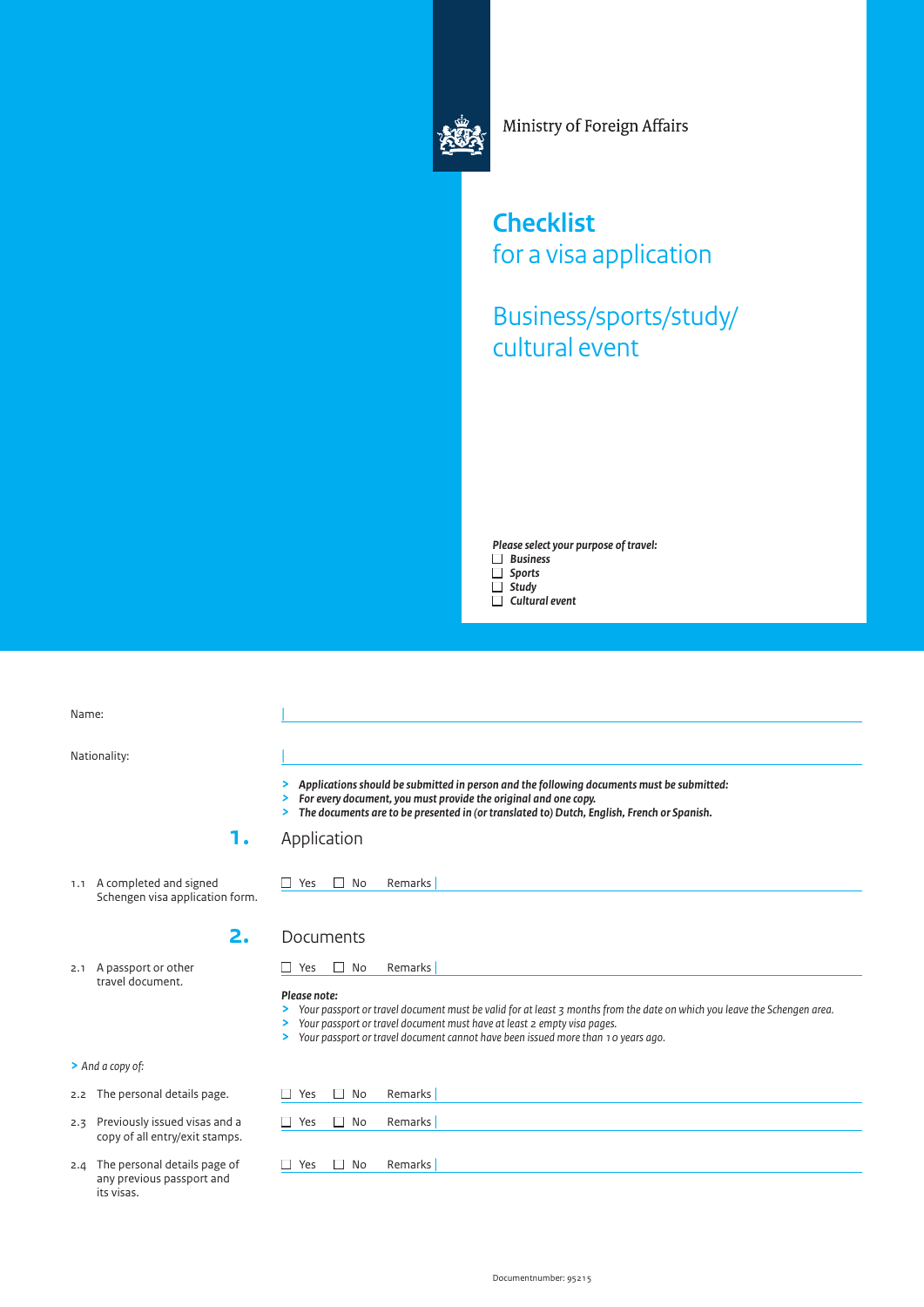#### **2** from 3

**>** *If you are applying for a Schengen visa for a minor who will be travelling alone or with only (only 1 parent) 1 parent, please submit the following documents:*

| Yes<br>П                                                                                                       | $\Box$ No | Remarks |  |  |  |  |
|----------------------------------------------------------------------------------------------------------------|-----------|---------|--|--|--|--|
|                                                                                                                |           |         |  |  |  |  |
| Yes<br>□                                                                                                       | $\Box$ No | Remarks |  |  |  |  |
|                                                                                                                |           |         |  |  |  |  |
|                                                                                                                |           |         |  |  |  |  |
| Yes<br>□                                                                                                       | $\Box$ No | Remarks |  |  |  |  |
|                                                                                                                |           |         |  |  |  |  |
|                                                                                                                |           |         |  |  |  |  |
| Yes<br>П                                                                                                       | $\Box$ No | Remarks |  |  |  |  |
|                                                                                                                |           |         |  |  |  |  |
|                                                                                                                |           |         |  |  |  |  |
|                                                                                                                |           |         |  |  |  |  |
| Yes                                                                                                            | $\Box$ No | Remarks |  |  |  |  |
|                                                                                                                |           |         |  |  |  |  |
|                                                                                                                |           |         |  |  |  |  |
|                                                                                                                |           |         |  |  |  |  |
| in Ford of London and Contract Contract of the Contract of the Contract of the Contract of the Contract of the |           |         |  |  |  |  |

## **3.** Evidence of legal residence

| 3.1 Evidence of legal residence in<br>the country you are applying from,<br>e.g. a passport, visa or residence<br>permit and a copy. Residence<br>permit should be valid for at<br>least 3 months after departure<br>from Schengen. | П.<br>Yes       | $\Box$ No    | Remarks                                                                                                    |
|-------------------------------------------------------------------------------------------------------------------------------------------------------------------------------------------------------------------------------------|-----------------|--------------|------------------------------------------------------------------------------------------------------------|
| 3.2 Work permit (if applicable).                                                                                                                                                                                                    | Yes             | No<br>$\Box$ | Remarks                                                                                                    |
| 4.                                                                                                                                                                                                                                  | Photo           |              |                                                                                                            |
| 4.1 A passport photo that meets<br>Dutch passport requirements.<br>This photo cannot have been<br>taken more than 6 months ago<br>and must bear a clear resemblance.                                                                | $\Box$ Yes      | $\Box$ No    | Remarks<br>> See: https://www.rijksoverheid.nl/documenten/brochures/2014/02/11/photomatrix-quidelines-2007 |
| 5.                                                                                                                                                                                                                                  | Proof of travel |              |                                                                                                            |
| 5.1 Travel itinerary<br>(travel reservation to and from<br>Schengen area in your name,<br>not a ticket)                                                                                                                             | $\Box$ Yes      | $\Box$ No    | > Note: make travel reservations which you can cancel<br>Remarks                                           |
| 5.2 Documents proving your visit<br>relates to business or a cultural<br>or sporting event.                                                                                                                                         | Yes<br>$\Box$   | $\Box$ No    | Remarks                                                                                                    |
| 5.3 A hotel reservation if you are<br>staying in a hotel.                                                                                                                                                                           | Yes             | $\Box$ No    | Remarks                                                                                                    |
| 5.4 A recent invitation from the<br>company or event you intend to<br>visit in the Netherlands.                                                                                                                                     | П.<br>Yes       | $\Box$ No    | Remarks                                                                                                    |
| 5.5 A recent document from your<br>employer stating your job, salary                                                                                                                                                                | Yes<br>$\Box$   | П.<br>No     | Remarks                                                                                                    |

**>** *It must be clear from the above documents who is paying your travel expenses and where you will be staying during your visit.*

**>** *If you are self-employed, please provide your tax number, business licence and a copy of your income tax return.*

### $\Box$  Yes  $\Box$  No Remarks

**>** *For example:*

- *A recent declaration from your employer, an employment contract or other information proving you are employed in your country of origin.*
- *• A document proving you are in education or training in your country of origin.*
- *• A document proving your children attend school in your country of origin.*
- *• A document proving you have a home or other immovable property in your country of origin.*
- *• A document proving you are acaregiver in your country of origin.*
- 2.5 An extract of the minor's birth certificate.
- 2.6 An identity document bearing the parents' signature (1document for each parent).
- 2.7 A declaration of consent from both parents, stating that the minor can travel.
- 2.8 If relevant: a court judgement stating which parent has been allocated parental responsibility for the minor.
- 2.9 If relevant: a declaration from the minor's school consenting to his/her absence.

- 3.1 Evidence of legal residence the country you are ap e.g. a passport, visa or permit and a copy. Res permit should be valid least 3 months after departure from Schengen.
- 3.2 Work permit (if applica
- 4.1 A passport photo that Dutch passport require This photo cannot have taken more than 6 mo and must bear a clear
- 5.1 Travel itinerary (travel reservation to a Schengen area in your not a ticket)
- 5.2 Documents proving you relates to business or a or sporting event.
- 5.3 A hotel reservation if y staying in a hotel.
- 5.4 A recent invitation from company or event you visit in the Netherlands
- 5.5 A recent document fro employer stating your and the purpose and duration of your visit.
- 5.6 Documents proving that you will return to your own country after your trip.